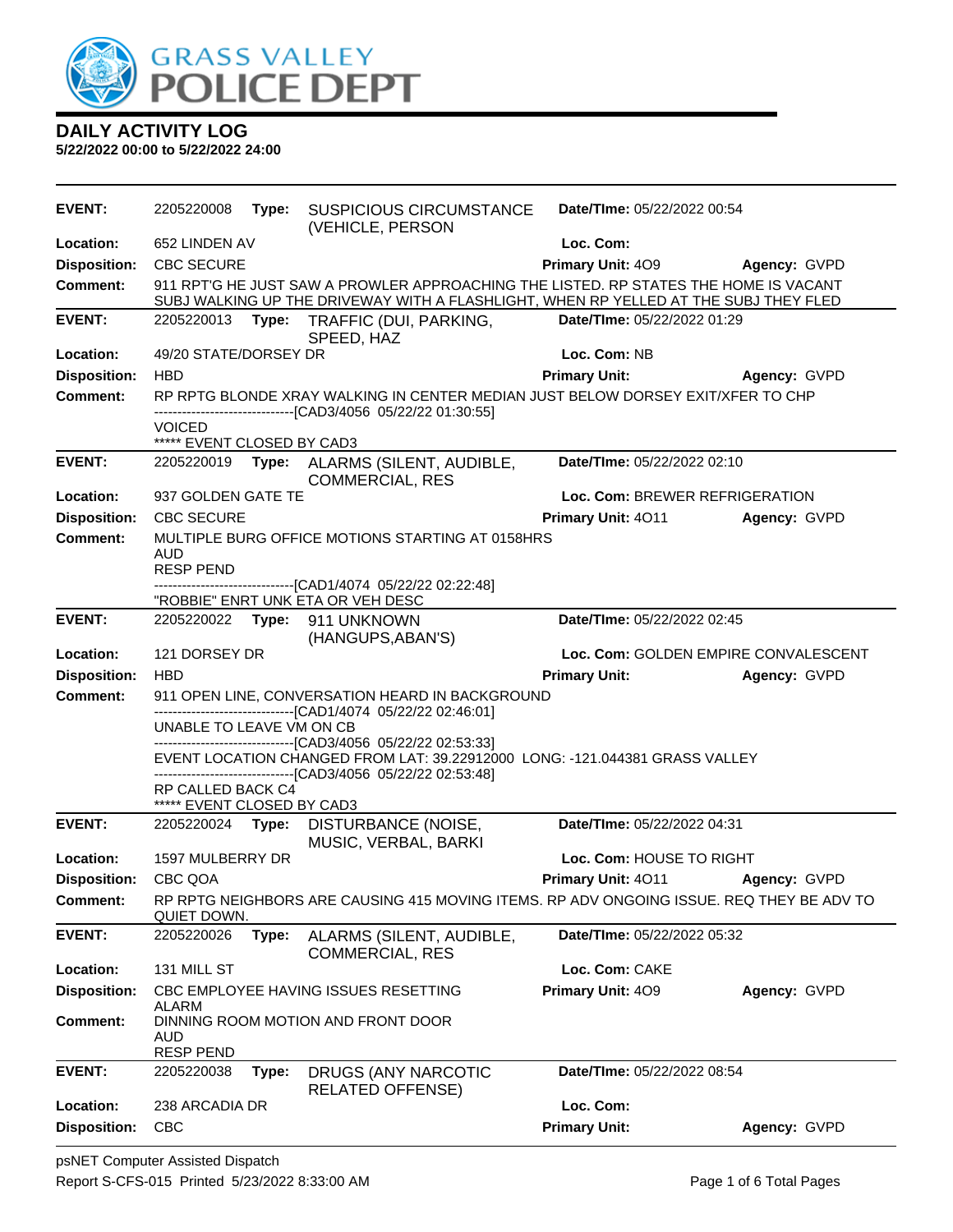

| <b>Comment:</b>            | ***** EVENT CLOSED BY CAD1                                                             |  |                                                                                                                                                                                     | CALLER WANTS TO SPEAK W/SOMEONE REGARDING DRUG DEALING, REQ A 10-21 TO START. |              |  |  |
|----------------------------|----------------------------------------------------------------------------------------|--|-------------------------------------------------------------------------------------------------------------------------------------------------------------------------------------|-------------------------------------------------------------------------------|--------------|--|--|
| <b>EVENT:</b>              |                                                                                        |  | 2205220041 Type: DISTURBANCE (NOISE,<br>MUSIC, VERBAL, BARKI                                                                                                                        | Date/TIme: 05/22/2022 09:19                                                   |              |  |  |
| Location:                  | 368 SUTTON WAY #1                                                                      |  |                                                                                                                                                                                     | Loc. Com:                                                                     |              |  |  |
| <b>Disposition:</b>        |                                                                                        |  |                                                                                                                                                                                     | <b>Primary Unit: 4011</b>                                                     | Agency: GVPD |  |  |
| <b>Comment:</b>            |                                                                                        |  | 911 OPEN LINE/ FEMALE HEARD YELLING GET OFF - YELLING TRISTAN GET OFF ME- VERBAL BETWEEN<br>TWO PEOPLE ADV "YOU HIT ME WITH THE BELT" AND CUSSING.                                  |                                                                               |              |  |  |
|                            | --------------------------------[CAD1/3980 05/22/22 09:21:20]<br>1039 CALFIRE TO STAGE |  |                                                                                                                                                                                     |                                                                               |              |  |  |
|                            | --------------------------------[CAD3/3927 05/22/22 09:22:28]                          |  |                                                                                                                                                                                     |                                                                               |              |  |  |
|                            |                                                                                        |  | RP ADV IT IS JUST TRISTAN- HE HIT HER IN THE FACE WITH A BELT<br>------------------------------[CAD3/3927 05/22/22 09:22:38]                                                        |                                                                               |              |  |  |
|                            |                                                                                        |  | DOOR IS UNLOCKED- UNK IF SHE NEEDS MEDICAL<br>--------------------------------[CAD3/3927 05/22/22 09:23:00]                                                                         |                                                                               |              |  |  |
|                            |                                                                                        |  | RP ADV HE IS BACK IN BEDROOM W/ BELT IN HIS HANDS- PARTIES ARE SEPARATED                                                                                                            |                                                                               |              |  |  |
|                            |                                                                                        |  | -------------------------------[CAD3/3927 05/22/22 09:23:15]<br>ARGUMENT STARTED OVER A VIDEO GAME                                                                                  |                                                                               |              |  |  |
| <b>EVENT:</b>              |                                                                                        |  | 2205220048 Type: ALARMS (SILENT, AUDIBLE,<br><b>COMMERCIAL, RES</b>                                                                                                                 | Date/TIme: 05/22/2022 10:05                                                   |              |  |  |
| Location:                  | 159 S AUBURN ST                                                                        |  |                                                                                                                                                                                     | Loc. Com: DUNDADAS GEOMATIS                                                   |              |  |  |
| <b>Disposition:</b>        | <b>CBC</b>                                                                             |  |                                                                                                                                                                                     | Primary Unit: 4015                                                            | Agency: GVPD |  |  |
| <b>Comment:</b>            | <b>AUDBIBLE</b><br><b>ENTRY/ EXIT TO REAR SUITE</b><br><b>RSP NEG</b>                  |  |                                                                                                                                                                                     |                                                                               |              |  |  |
|                            | OPEN DOOR, NEG TONES.                                                                  |  | -------------------------------[CAD2/4132_05/22/22_10:14:40]                                                                                                                        |                                                                               |              |  |  |
| <b>EVENT:</b><br>Location: | 600 FREEMAN LN                                                                         |  | 2205220050 Type: GRAND THEFT AUTO                                                                                                                                                   | Date/TIme: 05/22/2022 10:14<br>Loc. Com: ACF TRIPPS                           |              |  |  |
| <b>Disposition:</b>        | <b>CBC</b>                                                                             |  |                                                                                                                                                                                     | Primary Unit: 4Z15                                                            | Agency: GVPD |  |  |
| <b>Case No:</b>            | G2201274                                                                               |  |                                                                                                                                                                                     |                                                                               |              |  |  |
| <b>Comment:</b>            | TRAILER LP 4BR9813                                                                     |  | RP RPTG STOLEN TRAILER FROM THE LOCATION, LAST SEEN YESTERDAY. DESC WHI TRAVEL POP UP                                                                                               |                                                                               |              |  |  |
|                            |                                                                                        |  | -------------------------------[CAD2/4132 05/22/22 11:23:20]<br>ISSUED CASE# G2201274 FOR AGENCY GVPD by UNIT 4Z15<br>--------------------------------[CAD2/4132 05/22/22 11:32:15] |                                                                               |              |  |  |
|                            | REQ ENTER VEH INTO SVS.                                                                |  |                                                                                                                                                                                     |                                                                               |              |  |  |
|                            | FCN/3702214201767                                                                      |  | ------------------------------[CAD1/3980_05/22/22 11:54:17]                                                                                                                         |                                                                               |              |  |  |
| <b>EVENT:</b>              | 2205220051 Type:                                                                       |  | DISTURBANCE (NOISE,<br>MUSIC, VERBAL, BARKI                                                                                                                                         | Date/TIme: 05/22/2022 10:15                                                   |              |  |  |
| Location:                  | 905 WE MAIN ST                                                                         |  |                                                                                                                                                                                     | Loc. Com:                                                                     |              |  |  |
| <b>Disposition:</b>        | ARA 273.6                                                                              |  |                                                                                                                                                                                     | Primary Unit: 4015                                                            | Agency: GVPD |  |  |
| Case No:                   | G2201273                                                                               |  |                                                                                                                                                                                     |                                                                               |              |  |  |
| Comment:                   | 911 RPT'G (SU) IS OUTSIDE CAUSING A PROBLEM AGAIN YELLING.                             |  |                                                                                                                                                                                     |                                                                               |              |  |  |
|                            |                                                                                        |  | WHILE ON 911 (SU) WENT BACK INTO THE BACK HOUSE<br>--------------------------------[CAD2/4132 05/22/22 10:16:34]                                                                    |                                                                               |              |  |  |
|                            | <b>VOICED</b>                                                                          |  |                                                                                                                                                                                     |                                                                               |              |  |  |
|                            |                                                                                        |  | ------------------------[CAD2/4132_05/22/22_10:31:18]<br>ISSUED CASE# G2201273 FOR AGENCY GVPD by UNIT 4O15                                                                         |                                                                               |              |  |  |
| <b>EVENT:</b>              | 2205220052                                                                             |  | Type: SUBJECT STOP                                                                                                                                                                  | Date/TIme: 05/22/2022 10:19                                                   |              |  |  |
| Location:                  | S AUBURN/ COLFAX HWY                                                                   |  |                                                                                                                                                                                     | Loc. Com:                                                                     |              |  |  |
| <b>Disposition:</b>        | CBC SUBJ MOVING ALONG                                                                  |  |                                                                                                                                                                                     | <b>Primary Unit: 4S3</b>                                                      | Agency: GVPD |  |  |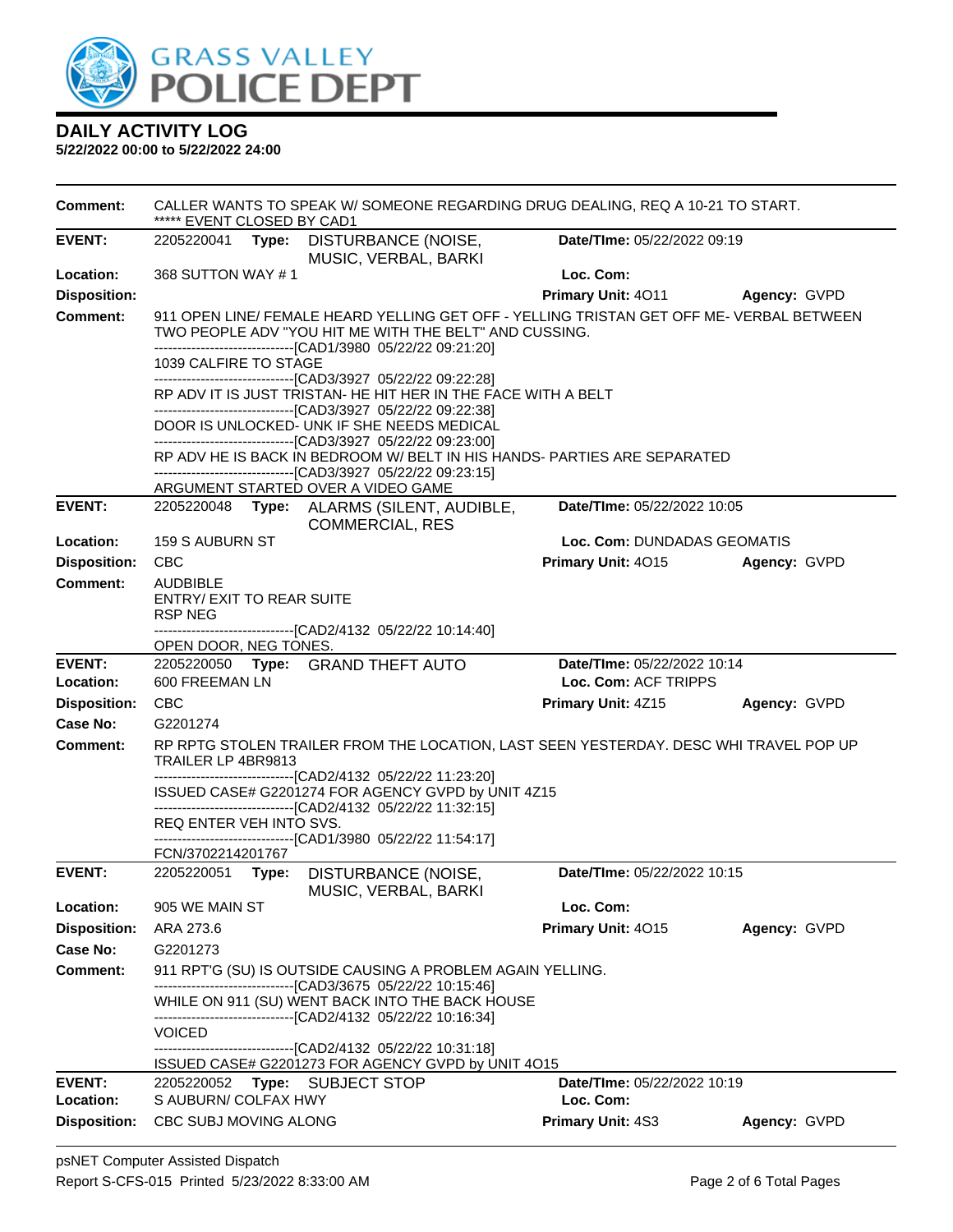

| Comment:                   | OW 1 LAYING IN THE ISLAND                                                                                                                                                                                                                                                                    |       |                                                                                                                                                                                       |                                                      |              |
|----------------------------|----------------------------------------------------------------------------------------------------------------------------------------------------------------------------------------------------------------------------------------------------------------------------------------------|-------|---------------------------------------------------------------------------------------------------------------------------------------------------------------------------------------|------------------------------------------------------|--------------|
| <b>EVENT:</b>              | 2205220061                                                                                                                                                                                                                                                                                   | Type: | <b>SUSPICIOUS CIRCUMSTANCE</b><br>(VEHICLE, PERSON                                                                                                                                    | Date/TIme: 05/22/2022 11:11                          |              |
| Location:                  | 1058 PAMPAS DR                                                                                                                                                                                                                                                                               |       |                                                                                                                                                                                       | Loc. Com:                                            |              |
| <b>Disposition:</b>        | <b>CBC</b>                                                                                                                                                                                                                                                                                   |       |                                                                                                                                                                                       | Primary Unit: 4015                                   | Agency: GVPD |
| Case No:                   | G2201275                                                                                                                                                                                                                                                                                     |       |                                                                                                                                                                                       |                                                      |              |
| Comment:                   | SUBJ SITTING ON HER STEPS.                                                                                                                                                                                                                                                                   |       | RP RPT'G SHE HEARD A NOISE OUTSIDE OF HER RESIDENCE AND WHEN SHE LOOKED THERE WAS A MALE                                                                                              |                                                      |              |
|                            | WMA W/ A BEARD DRK GRY SWEATSHIRT<br>--------------------------------[CAD3/3675 05/22/22 11:12:14]<br>RP STATES SHE DOESN'T KNOW WHO THIS PERSON IS AND SHE WAS HIDING AND NOW SHE CAN'T SEE<br>HIM. RP REQ'G AN AREA CHECK.<br>-------------------------------[CAD1/3980 05/22/22 11:20:10] |       |                                                                                                                                                                                       |                                                      |              |
|                            | 1039 CALFIRE C1                                                                                                                                                                                                                                                                              |       | -------------------------------[CAD2/4132 05/22/22 11:47:02]                                                                                                                          |                                                      |              |
|                            |                                                                                                                                                                                                                                                                                              |       | ISSUED CASE# G2201275 FOR AGENCY GVPD by UNIT 4O15                                                                                                                                    |                                                      |              |
| <b>EVENT:</b>              | 2205220074 Type:                                                                                                                                                                                                                                                                             |       | DISTURBANCE (NOISE,<br>MUSIC, VERBAL, BARKI                                                                                                                                           | Date/TIme: 05/22/2022 12:24                          |              |
| Location:                  | 116 MILL ST                                                                                                                                                                                                                                                                                  |       |                                                                                                                                                                                       | Loc. Com: YUBA BLUE                                  |              |
| <b>Disposition:</b>        |                                                                                                                                                                                                                                                                                              |       | CBC ADVISED ABOUT PERMIT PROCESS                                                                                                                                                      | Primary Unit: 4024                                   | Agency: GVPD |
| Comment:                   |                                                                                                                                                                                                                                                                                              |       | RP RPTG LOUD MUSICIAN INF THE BUSINESS                                                                                                                                                |                                                      |              |
| <b>EVENT:</b><br>Location: | 49 STATE/WE MCKNIGHT WY                                                                                                                                                                                                                                                                      |       | 2205220077 Type: VEH CITES, VIN, TOWS, DUI                                                                                                                                            | Date/TIme: 05/22/2022 12:43<br>Loc. Com: NB          |              |
| <b>Disposition:</b>        | UTL                                                                                                                                                                                                                                                                                          |       |                                                                                                                                                                                       | <b>Primary Unit: 4K19</b>                            | Agency: GVPD |
| <b>Comment:</b>            |                                                                                                                                                                                                                                                                                              |       | 911 RPT'G POSS 23152 DRIVER SILVER HONDA CIVIC UNK PLT / VEH EXITING MCKNIGHT WAY UNK DOT<br>FROM EXIT / UNABLE MAINTAIN LANES / CROSSING YELLOW LINE / SPASTIC MOVEMENTS IN THE VEH. |                                                      |              |
| <b>EVENT:</b>              |                                                                                                                                                                                                                                                                                              |       | 2205220087 Type: WELFARE CHECK                                                                                                                                                        | Date/TIme: 05/22/2022 13:41                          |              |
| Location:                  | 20 STATE/49/20 RAMP                                                                                                                                                                                                                                                                          |       |                                                                                                                                                                                       | Loc. Com: NORTH SIDE                                 |              |
| <b>Disposition:</b>        | <b>HBD</b>                                                                                                                                                                                                                                                                                   |       |                                                                                                                                                                                       | <b>Primary Unit:</b>                                 | Agency: GVPD |
| <b>Comment:</b>            |                                                                                                                                                                                                                                                                                              |       | 911 CALLER REPTING YOUNG XRAY, HITCH HIKING, WITH NO WATER.                                                                                                                           |                                                      |              |
|                            | -------------------------------[CAD2/4132_05/22/22_13:42:05]<br>CALLER WENT BACK TO WHERE SHE THOUGHT THE HITCHHIKER WAS AND SHE WAS NO LONGER THERE.<br>ADVISED TO CANCEL.<br>***** EVENT CLOSED BY CAD2                                                                                    |       |                                                                                                                                                                                       |                                                      |              |
| <b>EVENT:</b>              | 2205220089 Type: FIRE                                                                                                                                                                                                                                                                        |       |                                                                                                                                                                                       | Date/TIme: 05/22/2022 13:53                          |              |
| Location:                  | RIDGE RD/DONALD AV                                                                                                                                                                                                                                                                           |       |                                                                                                                                                                                       | Loc. Com:                                            |              |
| <b>Disposition:</b>        | <b>HBD INFO TO CALFIRE</b>                                                                                                                                                                                                                                                                   |       |                                                                                                                                                                                       | <b>Primary Unit:</b>                                 | Agency: GVPD |
| <b>Comment:</b>            | 911 CALLER RPTING SMOKE, XRED TO CALFIRE.<br>EVENT CLOSED BY CAD3 WITH COMMENT-INFO TO CALFIRE                                                                                                                                                                                               |       |                                                                                                                                                                                       |                                                      |              |
| <b>EVENT:</b>              | <b>WELFARE CHECK</b><br>Date/TIme: 05/22/2022 14:05<br>2205220095<br>Type:                                                                                                                                                                                                                   |       |                                                                                                                                                                                       |                                                      |              |
| Location:                  | 107 E MCKNIGHT WY                                                                                                                                                                                                                                                                            |       |                                                                                                                                                                                       | Loc. Com: CHEVRON                                    |              |
| <b>Disposition:</b>        | <b>CBC MOVING ALONG</b>                                                                                                                                                                                                                                                                      |       |                                                                                                                                                                                       | Primary Unit: 4024                                   | Agency: GVPD |
| <b>Comment:</b>            | 911 CALLER RPTING A WFA, LSW SHORTS, WHITE SHIRT, APPROX 150 LBS. SEEMS OUT OF IT, TALKING TO<br>HERSELF, AND HAS A CAN OF LIGHTER FLUID SITING NEXT TO HER. CALLER IS CONCERNED.<br>-------[CAD3/3675 05/22/22 14:06:52]                                                                    |       |                                                                                                                                                                                       |                                                      |              |
|                            |                                                                                                                                                                                                                                                                                              |       | EVENT LOCATION CHANGED FROM EA MCKNIGHT WY/LA BARR MEADOWS RD GV                                                                                                                      |                                                      |              |
| <b>EVENT:</b><br>Location: | 2205220098<br>290 SIERRA COLLEGE DR                                                                                                                                                                                                                                                          |       | Type: WELFARE CHECK                                                                                                                                                                   | Date/TIme: 05/22/2022 14:31<br>Loc. Com: BRIAR PATCH |              |
| <b>Disposition:</b>        | <b>CBC</b>                                                                                                                                                                                                                                                                                   |       |                                                                                                                                                                                       | Primary Unit: 4015                                   | Agency: GVPD |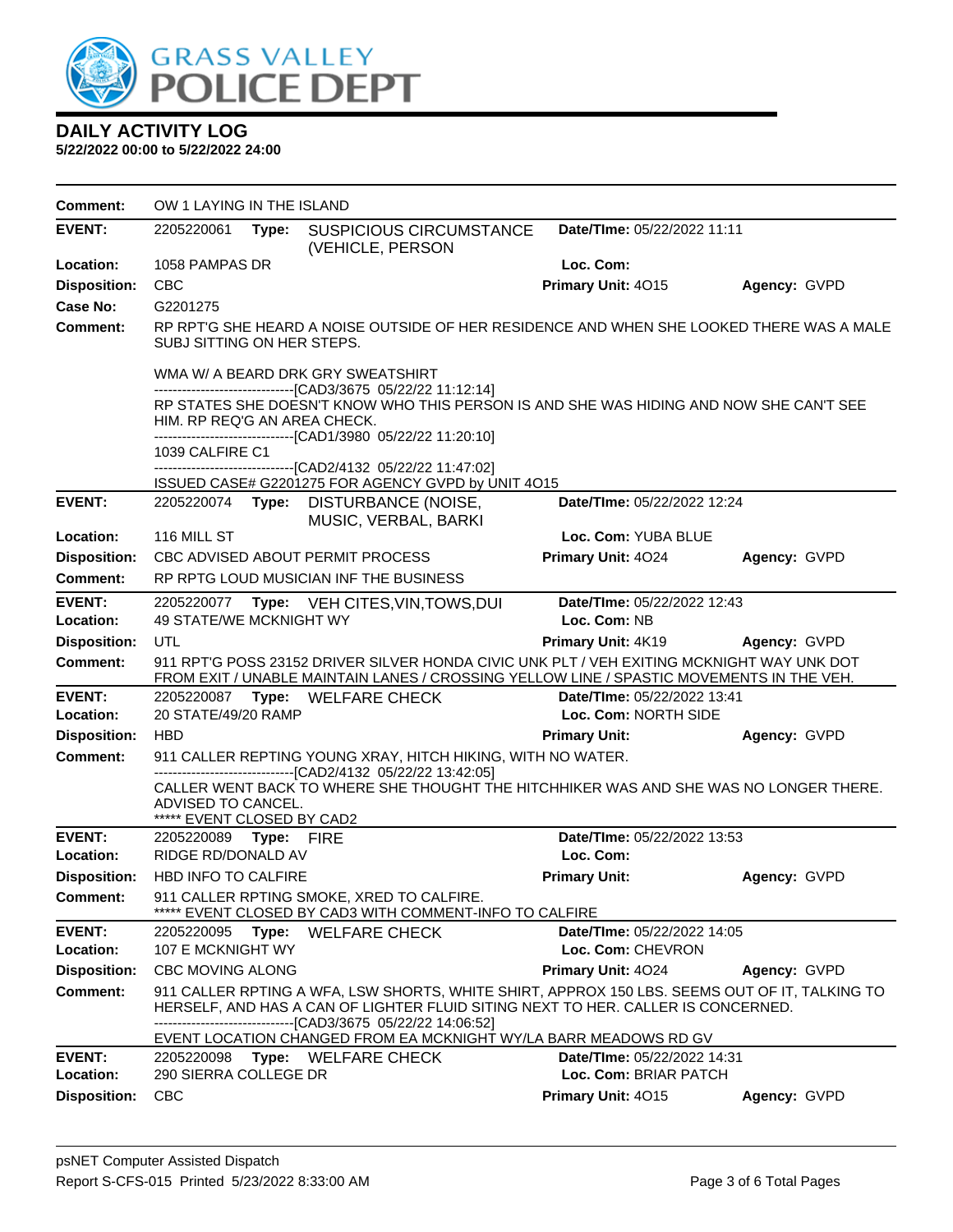

#### **5/22/2022 00:00 to 5/22/2022 24:00**

| <b>Comment:</b>     | EMPLOYEE REQG CHECK ON A CONFUSED FEMALE INF THE STORE THAT HAS BEEN TALKING TO HERSELF.<br>CURRENTLY GIVING AWAY HER PAID FOR GROCERIES INF THE STORE ALONG WITH CASH. DESC 30YRS<br>LIGHT PINK TOP AND LIGHT COLORED PANTS<br>------------------------------[CAD1/3980 05/22/22 14:32:19]                                                                                                                                                 |                                                                                                                                                                                                                                    |                             |                                       |  |
|---------------------|---------------------------------------------------------------------------------------------------------------------------------------------------------------------------------------------------------------------------------------------------------------------------------------------------------------------------------------------------------------------------------------------------------------------------------------------|------------------------------------------------------------------------------------------------------------------------------------------------------------------------------------------------------------------------------------|-----------------------------|---------------------------------------|--|
|                     |                                                                                                                                                                                                                                                                                                                                                                                                                                             | WHILE LL FEMALE TOOK HER HAIR OUT OF PONY TAIL AND IS STARING INTO SPACE INSIDE THE STORE                                                                                                                                          |                             |                                       |  |
| <b>EVENT:</b>       | 2205220099 Type: SUBJECT STOP<br>Date/TIme: 05/22/2022 14:38                                                                                                                                                                                                                                                                                                                                                                                |                                                                                                                                                                                                                                    |                             |                                       |  |
| Location:           | <b>FOWLER CENTER</b>                                                                                                                                                                                                                                                                                                                                                                                                                        |                                                                                                                                                                                                                                    | Loc. Com:                   |                                       |  |
| <b>Disposition:</b> | <b>CBC</b>                                                                                                                                                                                                                                                                                                                                                                                                                                  |                                                                                                                                                                                                                                    | Primary Unit: 4024          | Agency: GVPD                          |  |
| <b>Comment:</b>     |                                                                                                                                                                                                                                                                                                                                                                                                                                             | O/W 1 ENTRANCE TO THE FOWLER CENTER                                                                                                                                                                                                |                             |                                       |  |
| <b>EVENT:</b>       | Date/TIme: 05/22/2022 14:43<br>2205220103 Type: CITIZEN ASSIST (CIVIL<br>STANDBY'S, LOCKOUT                                                                                                                                                                                                                                                                                                                                                 |                                                                                                                                                                                                                                    |                             |                                       |  |
| Location:           | 126 WE BERRYHILL DR # 205                                                                                                                                                                                                                                                                                                                                                                                                                   |                                                                                                                                                                                                                                    | Loc. Com:                   |                                       |  |
| <b>Disposition:</b> | PEN NEG ANSWER, MESSAGE LEFT.                                                                                                                                                                                                                                                                                                                                                                                                               |                                                                                                                                                                                                                                    | Primary Unit: 4015          | Agency: GVPD                          |  |
| <b>Comment:</b>     | RP'S SISTER IS STAYING AT THE BEST WESTERN, WAS ESCORTED THERE YESTERDAY EVENING BY GVPD.<br>RP'S SISTER HAS MEDS AND OTHER ITEMS AT ABOVE LISTED ADDRESS AND WANTS AN ESCORT GETTING<br>THERE. RP ADVISED HER SISTER DOESN'T FEEL SAFE GOING ALONE DUE TO DV HISTORY WITH PARTNER<br>AT THAT ADDRESS. RP WOULD LIKE A FOLLOW UP CALL ONCE THE STANDBY IS COMPLETE. FOR INFO<br>ONLY, RP'S SISTER IS W/O HER MEDS AND NOT TOTALLY "WITH IT" |                                                                                                                                                                                                                                    |                             |                                       |  |
| <b>EVENT:</b>       | 2205220104                                                                                                                                                                                                                                                                                                                                                                                                                                  | Type: TRAFFIC ACCIDENT                                                                                                                                                                                                             | Date/TIme: 05/22/2022 14:45 |                                       |  |
| Location:           | SIERRA COLLEGE DR/EA MAIN ST                                                                                                                                                                                                                                                                                                                                                                                                                |                                                                                                                                                                                                                                    | Loc. Com:                   |                                       |  |
| <b>Disposition:</b> | CBC DECLINED MEDICAL OR RPT                                                                                                                                                                                                                                                                                                                                                                                                                 |                                                                                                                                                                                                                                    | Primary Unit: 4024          | Agency: GVPD                          |  |
| <b>Comment:</b>     | O/W TC 2 VEH APPEARS 11-82                                                                                                                                                                                                                                                                                                                                                                                                                  | -------------------------------[CAD3/3675 05/22/22 14:45:52]<br>EVENT LOCATION CHANGED FROM SIERRA COLLEGE / E MAIN                                                                                                                |                             |                                       |  |
| <b>EVENT:</b>       |                                                                                                                                                                                                                                                                                                                                                                                                                                             | 2205220105 Type: SUSPICIOUS CIRCUMSTANCE                                                                                                                                                                                           | Date/TIme: 05/22/2022 14:54 |                                       |  |
|                     |                                                                                                                                                                                                                                                                                                                                                                                                                                             | (VEHICLE, PERSON                                                                                                                                                                                                                   |                             |                                       |  |
| Location:           | 117 SAINT JOHNS DR                                                                                                                                                                                                                                                                                                                                                                                                                          |                                                                                                                                                                                                                                    | Loc. Com:                   |                                       |  |
| <b>Disposition:</b> | CBC                                                                                                                                                                                                                                                                                                                                                                                                                                         |                                                                                                                                                                                                                                    | <b>Primary Unit: 405</b>    | Agency: GVPD                          |  |
| <b>Comment:</b>     |                                                                                                                                                                                                                                                                                                                                                                                                                                             | RP HAS A FEELING THAT A COWORKER HAS BEEN STALKING HER, REQG CTC AT THE PD                                                                                                                                                         |                             |                                       |  |
|                     |                                                                                                                                                                                                                                                                                                                                                                                                                                             | -------------------------------[4O5/MDT 05/22/22 15:12]<br>NEGATIVE CRIME. RP IS POSSIBLY A BIT PARANOID, HOWEVER SOME OF HER CONCERNS ARE POSSIBLE.<br>SHE WAS ADVISED TO CONTACT HER EMPLOYER DUE TO POSSIBLE HACKING BY HER EX. |                             |                                       |  |
| <b>EVENT:</b>       | 2205220106                                                                                                                                                                                                                                                                                                                                                                                                                                  | Type: FOOT PATROL                                                                                                                                                                                                                  | Date/TIme: 05/22/2022 15:22 |                                       |  |
| <b>Disposition:</b> | <b>CBC</b>                                                                                                                                                                                                                                                                                                                                                                                                                                  |                                                                                                                                                                                                                                    | Primary Unit: 4024          | Agency: GVPD                          |  |
| Comment:            |                                                                                                                                                                                                                                                                                                                                                                                                                                             |                                                                                                                                                                                                                                    |                             |                                       |  |
| <b>EVENT:</b>       | 2205220112<br>Type:                                                                                                                                                                                                                                                                                                                                                                                                                         | PROPERTY LOST OR FOUND                                                                                                                                                                                                             | Date/TIme: 05/22/2022 15:59 |                                       |  |
| Location:           | 559 SUTTON WY                                                                                                                                                                                                                                                                                                                                                                                                                               |                                                                                                                                                                                                                                    |                             | Loc. Com: SIERRA CENTRAL CREDIT UNION |  |
| <b>Disposition:</b> | <b>CBC</b>                                                                                                                                                                                                                                                                                                                                                                                                                                  |                                                                                                                                                                                                                                    | <b>Primary Unit: 4015</b>   | Agency: GVPD                          |  |
| <b>Comment:</b>     | CALLER HAS CARD AND MONEY IN THE ATM, MACHINE SEEMS BROKEN.<br>----------------------[4O15/MDT 05/22/22 16:22]                                                                                                                                                                                                                                                                                                                              |                                                                                                                                                                                                                                    |                             |                                       |  |
|                     | BANK.                                                                                                                                                                                                                                                                                                                                                                                                                                       | RP ADVISED HE RECOVERED HIS CARD FROM MACHINE, HOWEVER THOUGHT HE MAY HAVE LOST \$20.00<br>IN THE MACHINE. RP REQUESTED DOCUMENTATION. RP PROVIDED CFS # AND ADVISED TO CONTACT THE                                                |                             |                                       |  |
| <b>EVENT:</b>       | 2205220120<br>Type:                                                                                                                                                                                                                                                                                                                                                                                                                         | VEH CITES, VIN, TOWS, DUI                                                                                                                                                                                                          | Date/TIme: 05/22/2022 16:18 |                                       |  |
| Location:           | 559 SUTTON WY                                                                                                                                                                                                                                                                                                                                                                                                                               |                                                                                                                                                                                                                                    |                             | Loc. Com: SIERRA CENTRAL CREDIT UNION |  |
| <b>Disposition:</b> | <b>CBC</b>                                                                                                                                                                                                                                                                                                                                                                                                                                  |                                                                                                                                                                                                                                    | Primary Unit: 4015          | Agency: GVPD                          |  |
| Comment:            | O/W VEH                                                                                                                                                                                                                                                                                                                                                                                                                                     |                                                                                                                                                                                                                                    |                             |                                       |  |
|                     |                                                                                                                                                                                                                                                                                                                                                                                                                                             | --------------------------------[CAD3/3675 05/22/22 16:18:47]<br>EVENT LOCATION CHANGED FROM 559 SUTTON WY                                                                                                                         |                             |                                       |  |
| <b>EVENT:</b>       | 2205220125<br>Type:                                                                                                                                                                                                                                                                                                                                                                                                                         | ANIMALS (ABUSE, LOOSE,<br>FOUND, INJURED)                                                                                                                                                                                          | Date/TIme: 05/22/2022 16:36 |                                       |  |
| Location:           | 692 FREEMAN LN # A                                                                                                                                                                                                                                                                                                                                                                                                                          |                                                                                                                                                                                                                                    | Loc. Com: RIGHT INF RALEYS  |                                       |  |

psNET Computer Assisted Dispatch Report S-CFS-015 Printed 5/23/2022 8:33:00 AM Page 4 of 6 Total Pages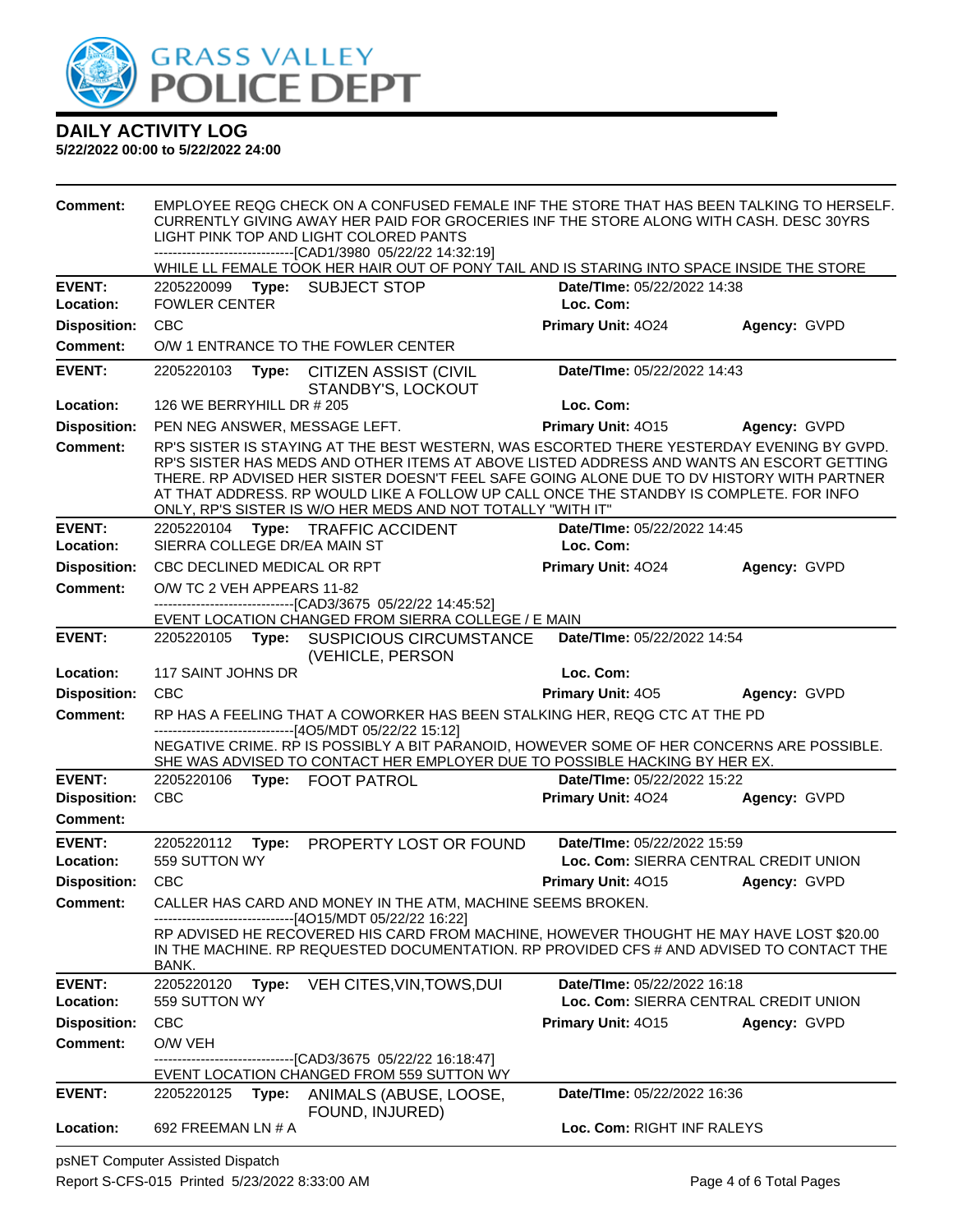

| <b>Disposition:</b>              | CBC OWNER BACK W/ DOG                                                                                                                                                               |                                                                                                                                                             | <b>Primary Unit: 4024</b>                                               | Agency: GVPD |  |
|----------------------------------|-------------------------------------------------------------------------------------------------------------------------------------------------------------------------------------|-------------------------------------------------------------------------------------------------------------------------------------------------------------|-------------------------------------------------------------------------|--------------|--|
| <b>Comment:</b>                  |                                                                                                                                                                                     | 911 DOG IN A WHI TOYT TACOMA W/A CAMPER LP "YUBATOY". RP STATING THE DOG POSS LOOKS IN<br>DISTRESS AND HAS BEEN THERE OVER 10 MINS                          |                                                                         |              |  |
| <b>EVENT:</b>                    | 2205220126 Type: WELFARE CHECK                                                                                                                                                      |                                                                                                                                                             | Date/TIme: 05/22/2022 16:42<br>Loc. Com: BRIAR PATCH                    |              |  |
| Location:<br><b>Disposition:</b> | 290 SIERRA COLLEGE DR<br>UTL                                                                                                                                                        |                                                                                                                                                             | Primary Unit: 4K19                                                      |              |  |
| <b>Comment:</b>                  |                                                                                                                                                                                     | RP CONCERNED ABOUT THE WELFARE OF AN INFANT CHILD, ADVISED FAMILY OF 3 HAS BEEN SITTING<br>OUTSIDE OF ABOVE LOCATION FOR 3 DAYS IN A ROW, ASKING FOR MONEY. |                                                                         | Agency: GVPD |  |
| <b>EVENT:</b>                    |                                                                                                                                                                                     | 2205220127 Type: ALARMS (SILENT, AUDIBLE,<br><b>COMMERCIAL, RES</b>                                                                                         | <b>Date/Time: 05/22/2022 16:55</b>                                      |              |  |
| Location:                        | 115 W MCKNIGHT WY                                                                                                                                                                   |                                                                                                                                                             | Loc. Com: BANNER BANK                                                   |              |  |
| <b>Disposition:</b>              | <b>CBC</b>                                                                                                                                                                          |                                                                                                                                                             | <b>Primary Unit: 4015</b>                                               | Agency: GVPD |  |
| <b>Comment:</b>                  | <b>AUDIBLE</b><br><b>LOBBY MOTION</b><br>PREMISE: 272 4286<br><b>RSP NEG</b>                                                                                                        |                                                                                                                                                             |                                                                         |              |  |
| <b>EVENT:</b><br>Location:       | 2205220131<br>Type:<br><b>BARTLETT DR/174</b>                                                                                                                                       | VEH CITES, VIN, TOWS, DUI                                                                                                                                   | Date/TIme: 05/22/2022 17:12<br>Loc. Com:                                |              |  |
| <b>Disposition:</b>              | ARA                                                                                                                                                                                 |                                                                                                                                                             | Primary Unit: 4015                                                      | Agency: GVPD |  |
| Case No:                         | G2201276                                                                                                                                                                            |                                                                                                                                                             |                                                                         |              |  |
| <b>Comment:</b>                  | 10851                                                                                                                                                                               |                                                                                                                                                             |                                                                         |              |  |
|                                  |                                                                                                                                                                                     | -------------------------------[CAD3/3675 05/22/22 17:12:45]<br>EVENT LOCATION CHANGED FROM BARTLETT / HWY 174                                              |                                                                         |              |  |
|                                  | CHP CONFIRMED OUTSTANDING                                                                                                                                                           | ---------------------------------[CAD3/3675 05/22/22 17:15:01]                                                                                              |                                                                         |              |  |
|                                  |                                                                                                                                                                                     | --------------------------------[CAD1/3980 05/22/22 17:59:31]<br>ISSUED CASE# G2201276 FOR AGENCY GVPD by UNIT 4O15                                         |                                                                         |              |  |
|                                  | LOCATE PLACED                                                                                                                                                                       | --------------------------------[CAD1/3980 05/22/22 18:00:08]                                                                                               |                                                                         |              |  |
|                                  |                                                                                                                                                                                     | --------------------------------[CAD1/3980 05/22/22 18:04:09]<br>TOW ASSIGNED-TRIPLE M TOWING, 647 E MAIN ST, GRASS VALLEY, 5302733180,                     |                                                                         |              |  |
|                                  | <b>TOW ETA 15-20</b>                                                                                                                                                                | --------------------------------[CAD1/3980 05/22/22 18:04:18]<br>--------------------------------[CAD1/4106 05/22/22 18:33:10]                              |                                                                         |              |  |
|                                  | TOW CANCELLED-TRIPLE M TOWING                                                                                                                                                       |                                                                                                                                                             |                                                                         |              |  |
| <b>EVENT:</b><br>Location:       | 129 S AUBURN ST                                                                                                                                                                     | 2205220136 Type: PUBLIC RELATION CONTACT                                                                                                                    | Date/TIme: 05/22/2022 17:28<br>Loc. Com: GRASS VALLEY POLICE DEPARTMENT |              |  |
| <b>Disposition:</b>              | <b>CBC</b>                                                                                                                                                                          |                                                                                                                                                             | Primary Unit: 4S3                                                       | Agency: GVPD |  |
| Comment:                         |                                                                                                                                                                                     | SUBJ REQG SGT TO MAKE COMPLAINT AT THE PD                                                                                                                   |                                                                         |              |  |
| <b>EVENT:</b>                    | 2205220139<br>Type:                                                                                                                                                                 | ANIMALS (ABUSE, LOOSE,<br>FOUND, INJURED)                                                                                                                   | Date/TIme: 05/22/2022 17:43                                             |              |  |
| Location:                        | 155 GLASSON WY                                                                                                                                                                      |                                                                                                                                                             | Loc. Com: SIERRA NEVADA MEMORIAL<br><b>HOSPITAL</b>                     |              |  |
| <b>Disposition:</b>              | UTL                                                                                                                                                                                 |                                                                                                                                                             | Primary Unit: 4024                                                      | Agency: GVPD |  |
| Comment:                         | SECURITY FOLLOWING A LOOSE DOG IN THE BACK PARKING LOT REQG PICK UP/ DESC PITT BULL MIX TAN<br>IN COLOR. RP FOLLOWING IN A GOLF CART.<br>-------------[CAD1/3980_05/22/22 17:44:18] |                                                                                                                                                             |                                                                         |              |  |
|                                  |                                                                                                                                                                                     | WHILE LL DOG WENT UP THE STAIRS AND WAS HEADING BEHIND AGEIS ON MARGARET                                                                                    |                                                                         |              |  |
| <b>EVENT:</b>                    | 2205220144 Type:                                                                                                                                                                    | <b>SUSPICIOUS CIRCUMSTANCE</b><br>(VEHICLE, PERSON                                                                                                          | Date/TIme: 05/22/2022 18:46                                             |              |  |
| Location:                        | 235 CHAPEL ST                                                                                                                                                                       |                                                                                                                                                             | Loc. Com: ST PATRICK'S CATHOLIC CHURCH                                  |              |  |
| <b>Disposition:</b>              | CBC ALL RESECURED                                                                                                                                                                   |                                                                                                                                                             | Primary Unit: 409                                                       | Agency: GVPD |  |